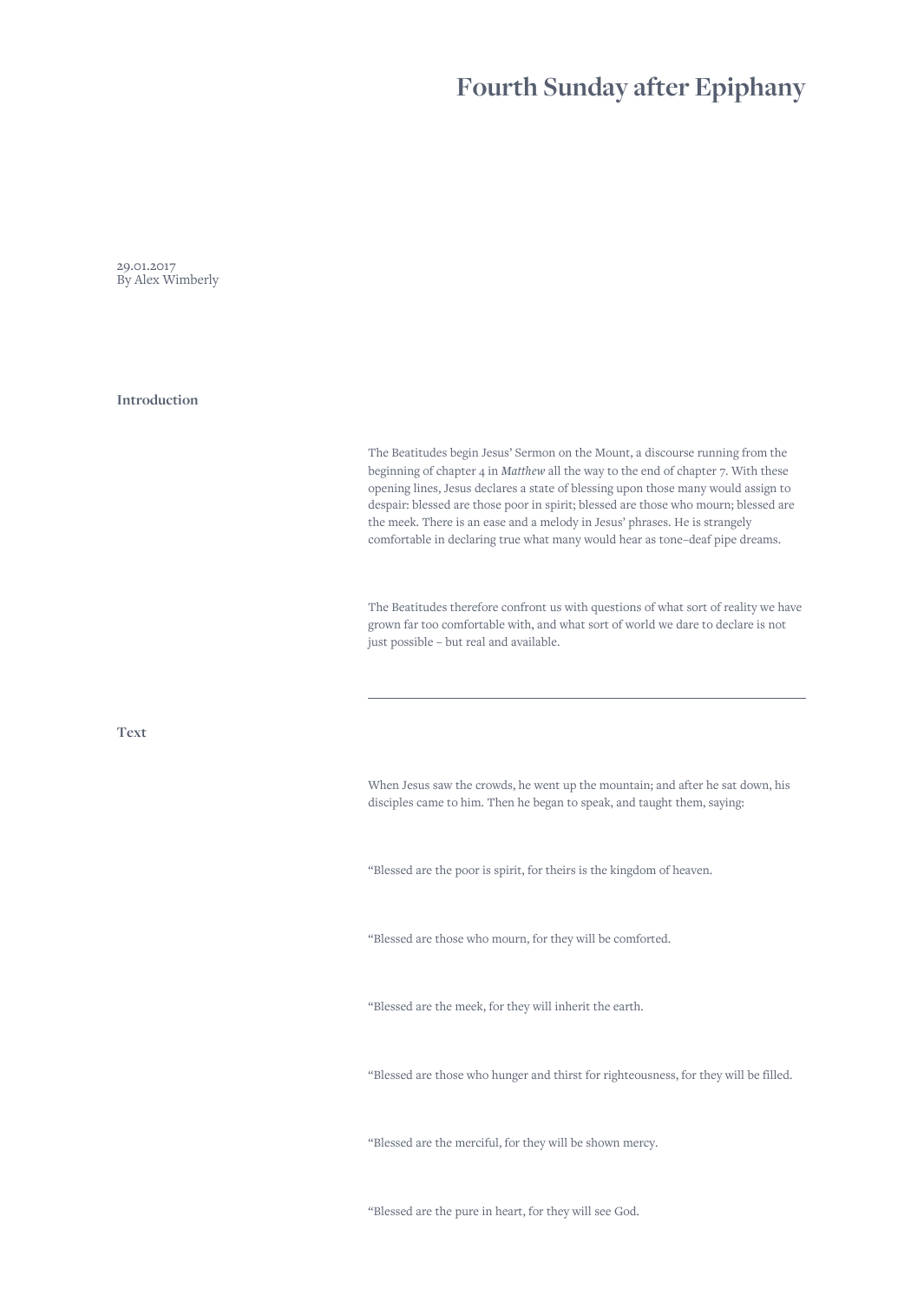"Blessed are those who are persecuted for righteousness' sake, for theirs is the kingdom of heaven.

"Blessed are you when people revile you and persecute you and utter all kinds of evil against you falsely on my account. Rejoice and be glad, for your reward is great in heaven, for in the same way they persecuted the prophets who were before you."

## **Comment**

The Beatitudes lend themselves to a discussion about a whole range of particular conflicts in unjust societies and within broken relationships. Who are the 'poor in spirit' (and what about the plain old poor)? What does 'meek' mean in relationship to power? How long will the hungry and thirsty have to wait? There are so many trees of interest in this passage that we can quickly lose sight of the forest. Perhaps it is best to call ourselves back to attention with the same word Jesus used to silence the crowd: 'Blessed.'

'*Blessed?* Blessed are those who mourn? Blessed are those who hunger? Blessed are those who are persecuted? *Blessed*? Not in my experience.' This single word invites us to compare the realities of the human condition with the truth of God's kingdom. We find ourselves wondering whether Jesus sees something we don't, whether the discrepancy between what is and what should be is what Jesus wants to highlight, or whether this preacher is somehow blind to experiences that fail to bring prosperity. Regardless, this initial word thrusts Jesus into his public ministry and us into a struggle about just how blessed we think people can be in this real world of ours.

If we find Jesus' words platitudinous, we may fear that they will provide cold comfort to those undergoing genuine strife. The challenge then becomes balancing our recognition of the hardships of this world with Jesus' insistence on the availability of a better one. On the other hand, if we are too quick to find comfort in Jesus' soothing words – phrases so often stitched into decorative pillows – we could stand to hear again their disruptive message: God is breaking into the world to side with those who suffer, who persevere, who strive to overturn the status quo.

Jesus calls us to 'rejoice and be glad' not because things are how they should be, but because a much different reality is already at hand.

## **Response**

The Beatitudes lead us to reconsider where blessedness might lie: not in the obvious places of prosperity and unencumbered ease, but in the lives of those who struggle for what is right against the norm.

Who in our communities might have an experience of blessing that in this world rings both discordant and true? Can we imagine additional Beatitudes that acknowledge the injustice, brokenness or hardship of specific circumstances while proclaiming God's overriding truth?